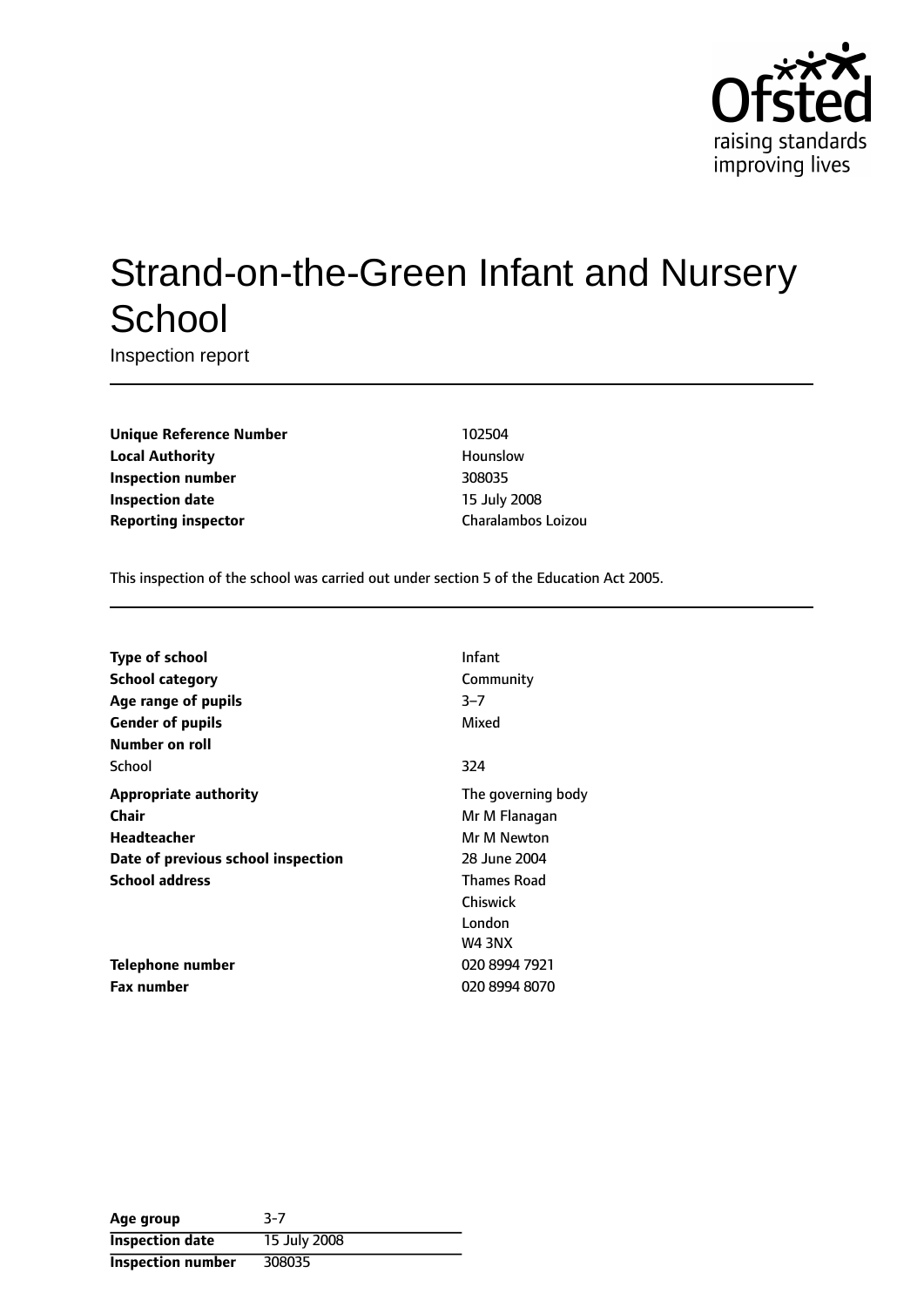.

© Crown copyright 2008

#### Website: www.ofsted.gov.uk

This document may be reproduced in whole or in part for non-commercial educational purposes, provided that the information quoted is reproduced without adaptation and the source and date of publication are stated.

Further copies of this report are obtainable from the school. Under the Education Act 2005, the school must provide a copy of this report free of charge to certain categories of people. A charge not exceeding the full cost of reproduction may be made for any other copies supplied.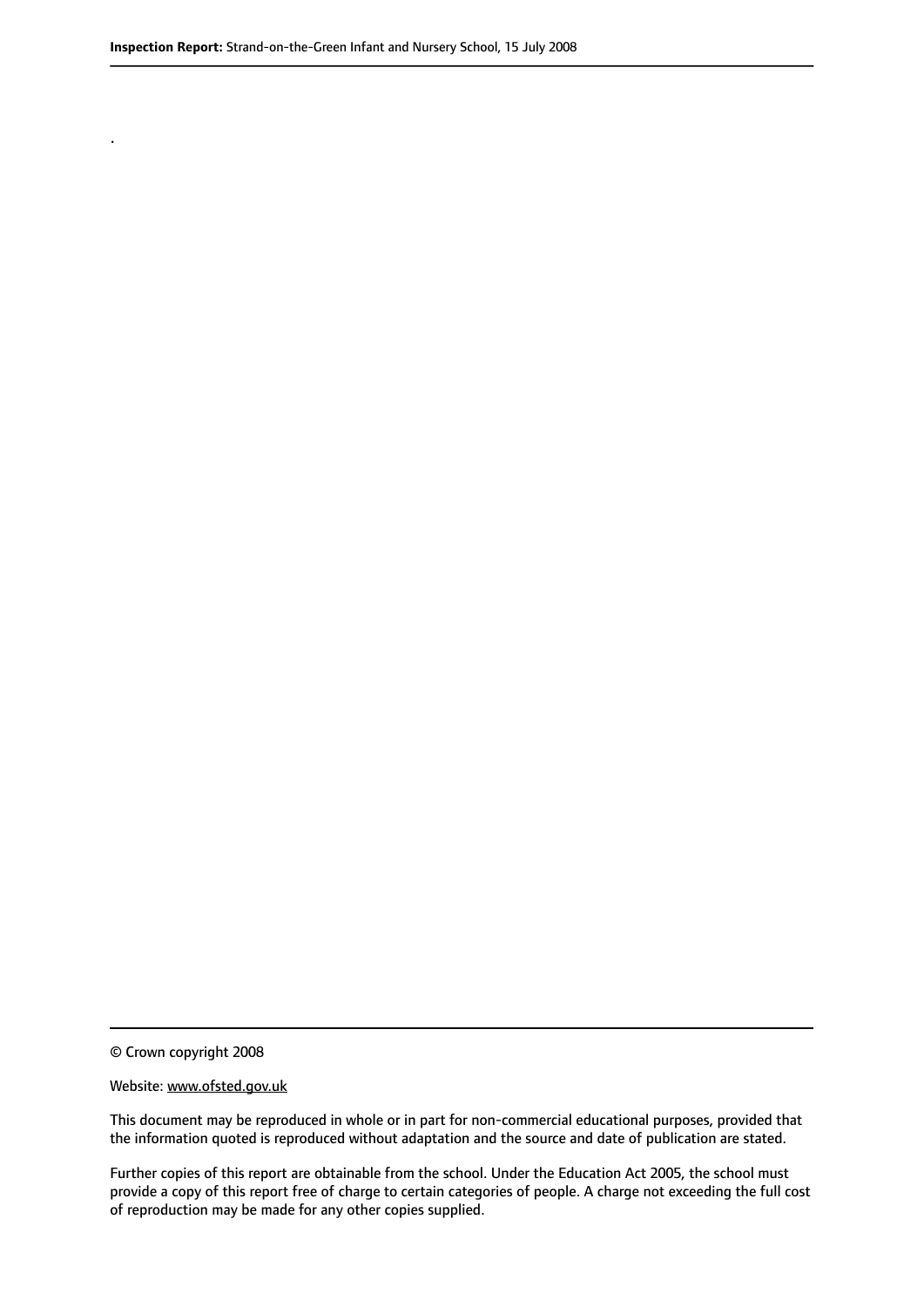## **Introduction**

The inspection was carried out by an Additional Inspector. The inspector evaluated the overall effectiveness of the school and investigated the following areas: the quality of teaching and the curriculum, particularly their impact on pupils' progress in writing; the opportunities that Foundation Stage children have to initiate their own learning, and the extent to which they are achieving as well as they can in both the Nursery and Reception classes; the extent to which the teaching is demanding enough for pupils of all abilities and backgrounds. Evidence was gathered from lesson observations, the analysis of assessments of children's performance, as well as parents' responses to questionnaires and discussions with children, staff and the Chair of Governors. Other aspects of the school's work were not investigated in detail, but the inspector found no evidence to suggest that the school's own assessments, as given in its self-evaluation, were not justified, and these have been included where appropriate in this report.

## **Description of the school**

This is a large Infant and Nursery school and the pupils come from a wide range of backgrounds. The Nursery has 77 children who attend part-time. In the rest of the school, pupils are taught in nine single-age classes that include three for Reception aged children. Approximately half of the pupils are White British and the rest come from a range of other backgrounds. The proportion of pupils who are in the early stages of learning English is higher than in most schools. The percentage of pupils eligible for free school meals is above average. The number of pupils requiring additional support in lessons and have moderate learning difficulties, is above the national average. There is an average proportion with a statement of special educational need.

## **Key for inspection grades**

| Grade 1 | Outstanding  |
|---------|--------------|
| Grade 2 | Good         |
| Grade 3 | Satisfactory |
| Grade 4 | Inadequate   |
|         |              |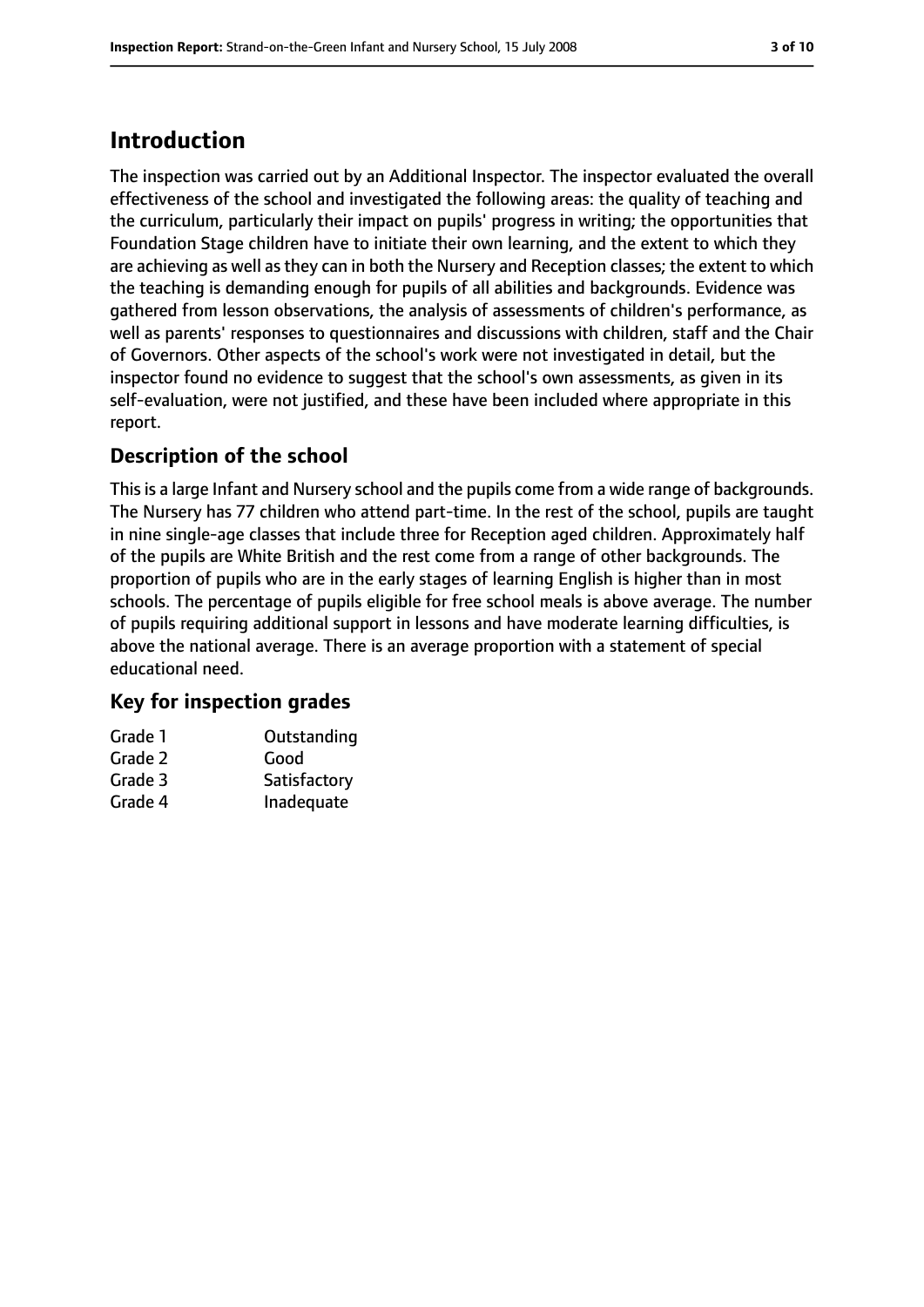## **Overall effectiveness of the school**

#### **Grade: 1**

Pupils achieve extremely well and reach well above average standards at this outstanding school. Inspirational leadership and excellent teaching, care and welfare underpin the school's success. The vast majority of parents paid tribute to the efforts of the staff team and are very pleased with what the school offers their children. One parent summed up the views of many when accurately describing the school as having a 'wonderful community feeling'. There are outstanding links and partnerships and pupils are very much involved in decisions, such as promoting safe journeys to school by scooter, cycle or footpath. The school council has been very active and involved in important decisions about recycling and ensuring that everyone tries their best. Pupils met a member of the local council to make important decisions about working towards community targets. The 'golden ticket' awards were very successful in rewarding pupils for achieving the school's golden rules and doing their best.

Pupils thoroughly enjoy school, behave extremely well and relationships are excellent. 'We love school, and it is very good you know because you learn lots!' remarked a very enthusiastic pupil. Excellent attendance and punctuality reflects how well pupils enjoy coming to school, one parent commenting that her child is always in a rush to get there each day. A very good range of after-school clubs, sport, music and the creative arts enhance the school's outstanding curriculum and add to pupils' enjoyment.

There is an excellent pace to learning in the Foundation Stage. The children join the Nursery and Reception years with a wide range of skills and abilities that are just below those expected for their age. Outstanding teaching enables the vast majority of children to reach standards that are in the early stages of National Curriculum levels by the time they start Year 1.

Pupils of all backgrounds and abilities achieve exceptionally well in relation to their different starting points. Assessments show that standards are well above average by the end of Year 2 in reading, mathematics and science and they are above average in writing. Teachers and support staff are very effective at teaching letter sounds so that reading standards are consistently well above average. The staff introduced more intensive and focused support to help pupils write independently and this has been successful in raising standards in writing. Consequently, Year 2 pupils reached their more challenging targets this year. There is still scope to increase the numbers achieving higher levels in writing to match the well above average proportion that do so in reading and mathematics. In many lessons, the increased emphasis on writing is helping pupils to experience a range of stimulating tasks that include editing, re-drafting, note-taking and exploring rhyme and poetry. Pupils are provided with clear learning targets to aim towards and all staff work very effectively to ensure that pupils reach these. As a result, children in the Reception year and pupils in Year 1 are already on course to reach even higher standards by the end of Year 2.

The teaching is outstanding and stimulates the pupils' interests and curiosity. For example, Year 2 pupils made excellent progress, sharing their ideas with others to write recounts of past events, reflecting on the most important facts that would make their writing more accurate. Excellent support is provided in lessons for pupils in the early stages of learning English, so they quickly develop confidence in communicating with others. Very effective support for individuals and groups who need help with their reading and writing is a consistent feature of the highly skilled intervention offered by support staff. The climate for learning is excellent. In each lesson teachers share learning objectives with the pupils so it is clear what is expected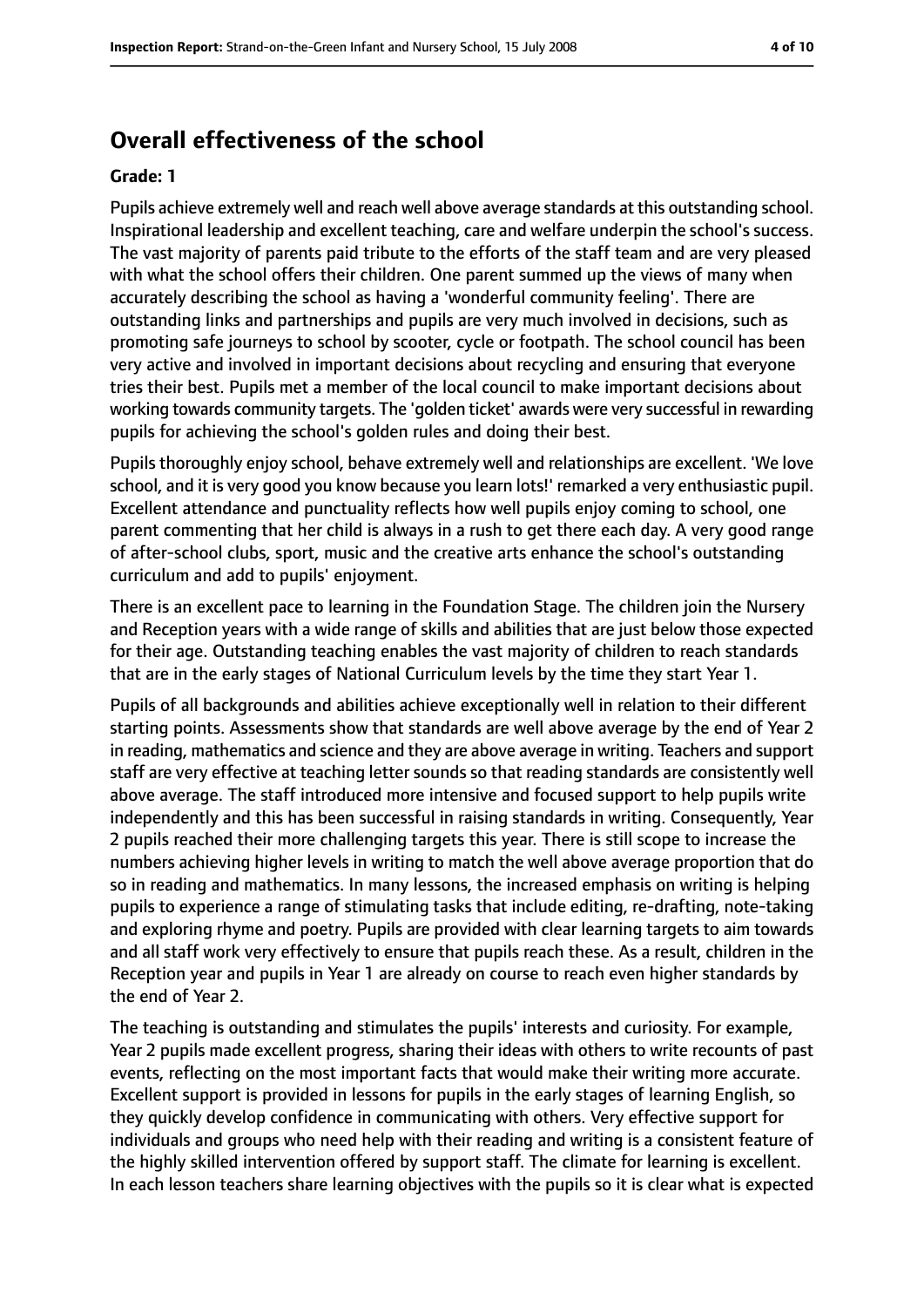and, as a result, pupils understand what they should be aiming for. Work is pitched at the right level for all pupils and there are excellent opportunities for pupils to assess their own learning by sharing ideas with others and reflecting on their work. For example, pupils devise 'wishes' and 'stars', the former identify what they would like to improve, and the latter, the things they feel they have achieved.

The pupils benefit enormously from the school's outstanding curriculum. An extensive range of visits and visitors has a very positive impact on the pupils' outstanding spiritual, moral,social and cultural development. The pupils adopt healthy lifestyles and attitudes through, for example, activities that require them to identify healthy foods as well the very successful campaign that encourages many pupils to scooter or walk to school safely. In addition, there is a high take-up ofsports activities and clubs, and pupils eat fruit at break-times. Pupils learn a great deal during special projects and themed focus weeks, including activities involving visiting artists, community police officers and local or national government representatives. There are many opportunities to research and apply skills they have acquired to a range topics, as well as learning to play a musical instrument. In addition, the acquisition of skills when using computers, digital cameras and interactive boards also prepares pupils extremely well for the future. Pupils are very involved in charitable fund-raising and parents, too, play an important part in helping to improve the school. Innovative plans are already in place to extend the school's buildings and facilities and everyone associated with the school looks forward to building on the school's considerable success. The headteacher and staff work closely with very active and competent governors to involve parents and the local community and the school's excellent website helps to keep parents fully informed. The school's accurate evaluations of its effectiveness, although modest in some respects, reflect the staff's high expectations. The headteacher, deputy headteacher and governors are a real asset and do much to help the school move forward. The school has made excellent progress since its last inspection and is extremely well placed to continue improving.

## **Effectiveness of the Foundation Stage**

#### **Grade: 1**

The staff work very hard to organise their planning so both Nursery and Reception children experience an excellent range of activities in all areas of learning. There have been considerable improvements to outdoor areas since the last inspection and these offer the children many opportunities to engage in spontaneous play and learning activities.

There is excellent teaching and support throughout the Foundation Stage. Stimulating activities are planned, such as the recent topic inspired by storybooks on the theme of witches and wizards. This culminated in an excellent range of role-play, painting and writing. Reception children thoroughly enjoyed concocting recipes such as 'eye-ball stew' and 'green soup', many explaining that, as one put it, 'It's horrible for us but nice for witches!' Nursery children are provided with activities that are planned extremely well to develop a range of language, mathematics and personal skills. Both Nursery and Reception classes incorporate stimulating and thought provoking tasks that include special visits to the local area, as well as practical, engaging and creative or scientific tasks such as observing and painting images of the natural world around them or seeing how plants and seeds grow. The staff accurately assess and monitor the children's progress and performance and prepare them exceptionally well for the next stage of their education.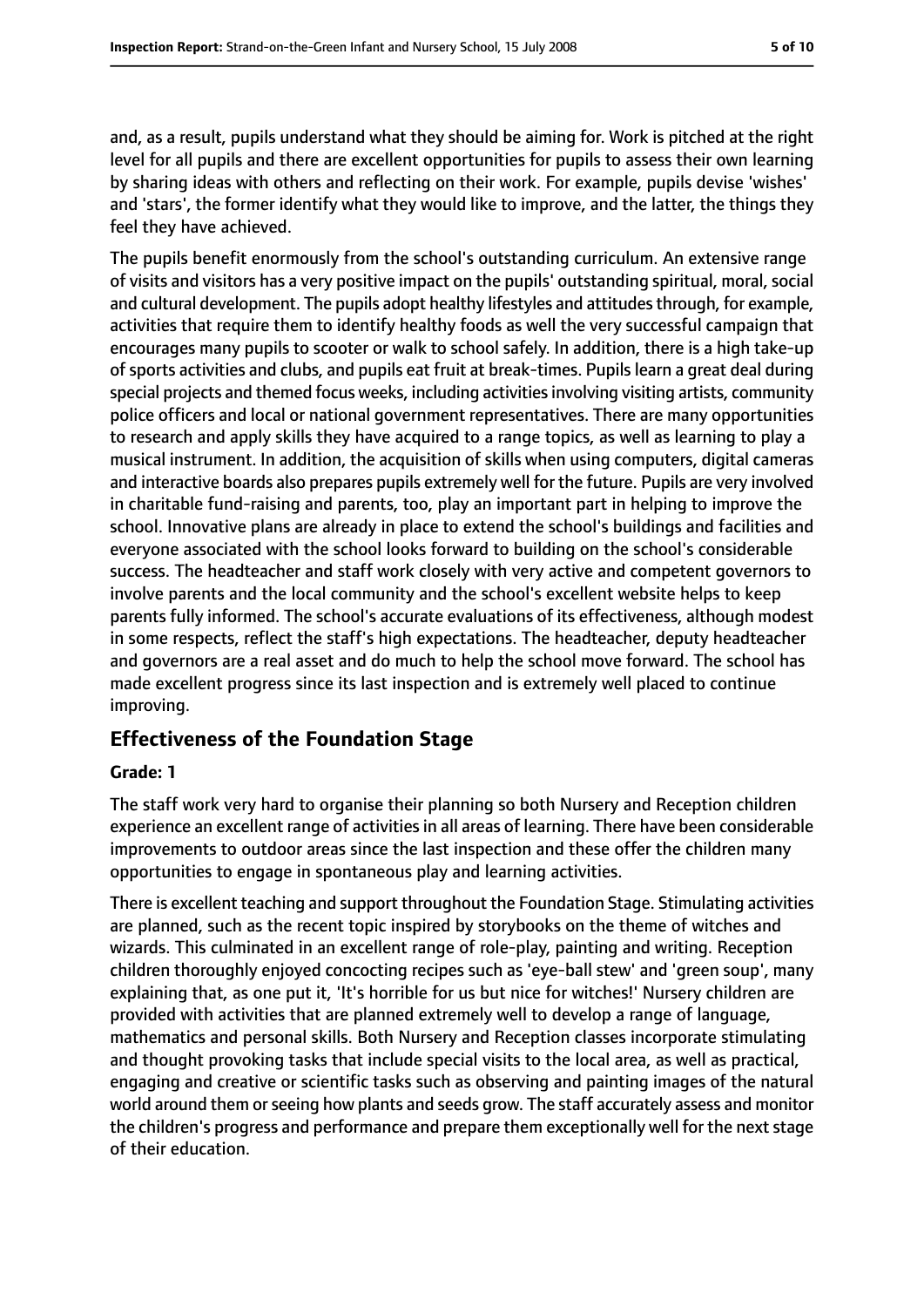## **What the school should do to improve further**

■ Build on the improvements made to writing standards to increase the proportion of pupils reaching higher levels in writing by the end of Year 2.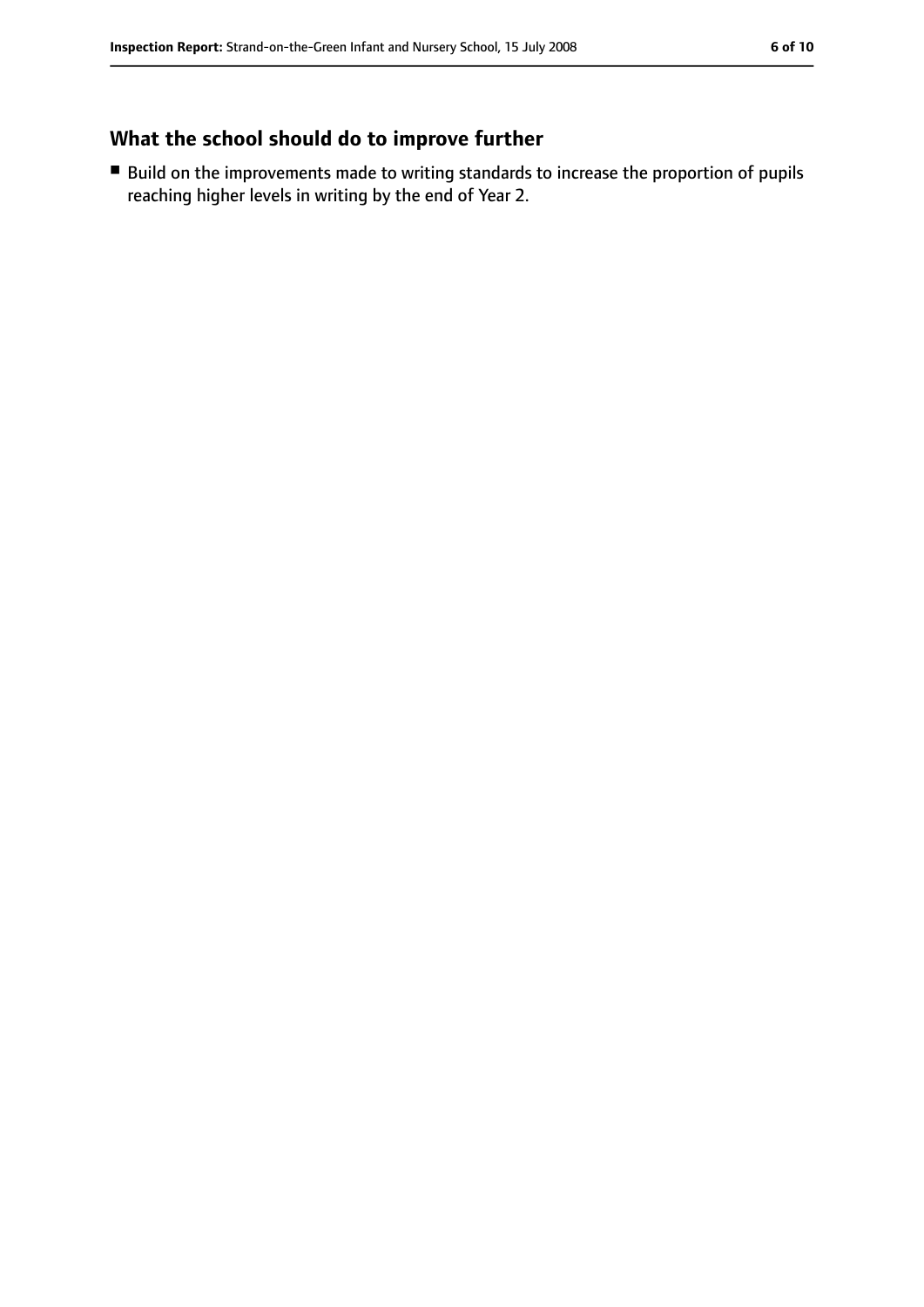**Any complaints about the inspection or the report should be made following the procedures set out in the guidance 'Complaints about school inspection', which is available from Ofsted's website: www.ofsted.gov.uk.**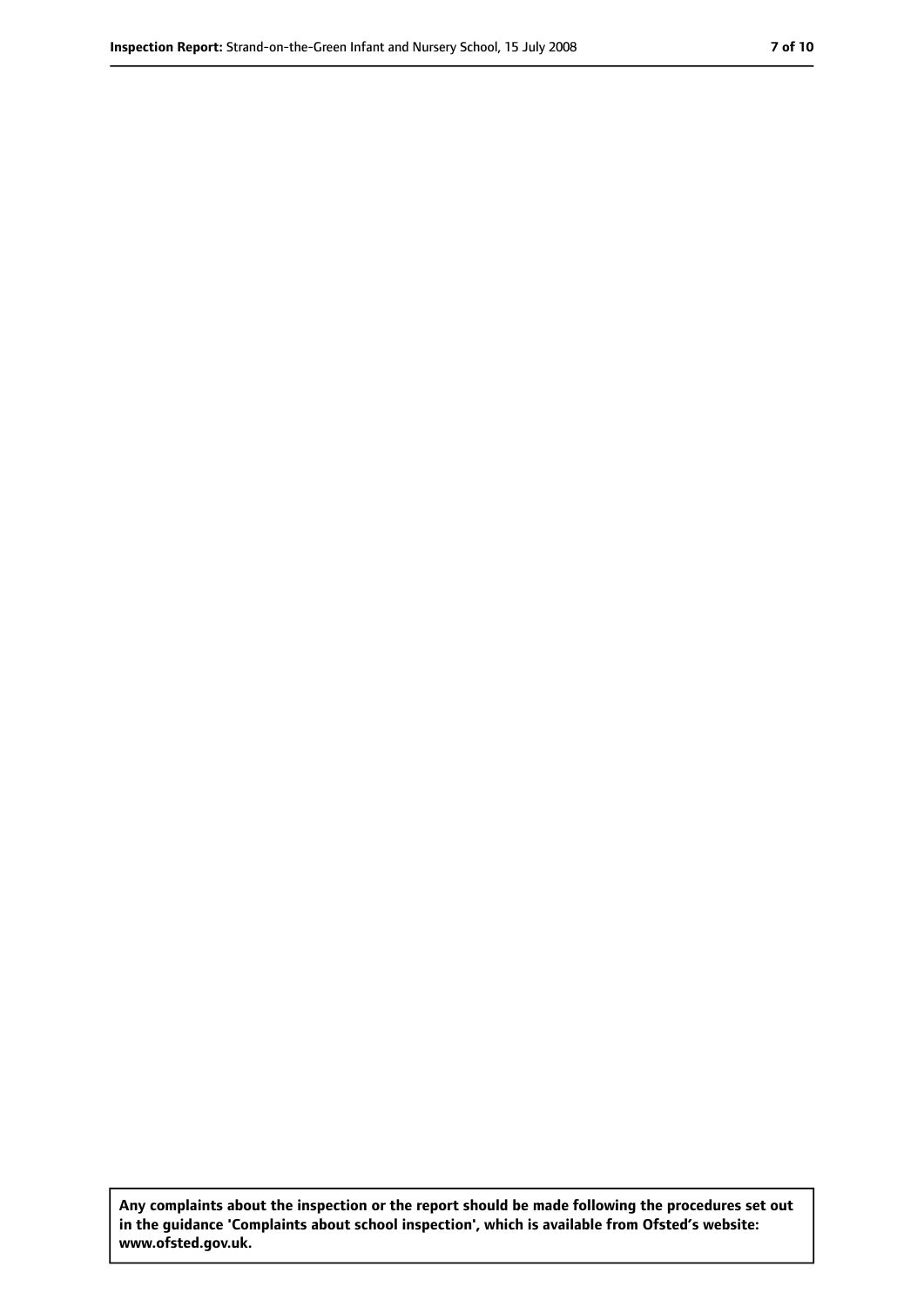## **Inspection judgements**

| $^{\backprime}$ Key to judgements: grade 1 is outstanding, grade 2 good, grade 3 satisfactory, and | <b>School</b>  |
|----------------------------------------------------------------------------------------------------|----------------|
| arade 4 inadeguate                                                                                 | <b>Overall</b> |

## **Overall effectiveness**

| How effective, efficient and inclusive is the provision of education, integrated<br>care and any extended services in meeting the needs of learners? |     |
|------------------------------------------------------------------------------------------------------------------------------------------------------|-----|
| Effective steps have been taken to promote improvement since the last<br>inspection                                                                  | Yes |
| How well does the school work in partnership with others to promote learners'<br>well-being?                                                         |     |
| The effectiveness of the Foundation Stage                                                                                                            |     |
| The capacity to make any necessary improvements                                                                                                      |     |

## **Achievement and standards**

| How well do learners achieve?                                                                               |  |
|-------------------------------------------------------------------------------------------------------------|--|
| The standards <sup>1</sup> reached by learners                                                              |  |
| How well learners make progress, taking account of any significant variations between<br>groups of learners |  |
| How well learners with learning difficulties and disabilities make progress                                 |  |

## **Personal development and well-being**

| How good is the overall personal development and well-being of the<br>learners?                                  |  |
|------------------------------------------------------------------------------------------------------------------|--|
| The extent of learners' spiritual, moral, social and cultural development                                        |  |
| The extent to which learners adopt healthy lifestyles                                                            |  |
| The extent to which learners adopt safe practices                                                                |  |
| How well learners enjoy their education                                                                          |  |
| The attendance of learners                                                                                       |  |
| The behaviour of learners                                                                                        |  |
| The extent to which learners make a positive contribution to the community                                       |  |
| How well learners develop workplace and other skills that will contribute to<br>their future economic well-being |  |

## **The quality of provision**

| How effective are teaching and learning in meeting the full range of the<br>learners' needs?          |  |
|-------------------------------------------------------------------------------------------------------|--|
| How well do the curriculum and other activities meet the range of needs<br>and interests of learners? |  |
| How well are learners cared for, quided and supported?                                                |  |

### **Annex A**

 $^1$  Grade 1 - Exceptionally and consistently high; Grade 2 - Generally above average with none significantly below average; Grade 3 - Broadly average to below average; Grade 4 - Exceptionally low.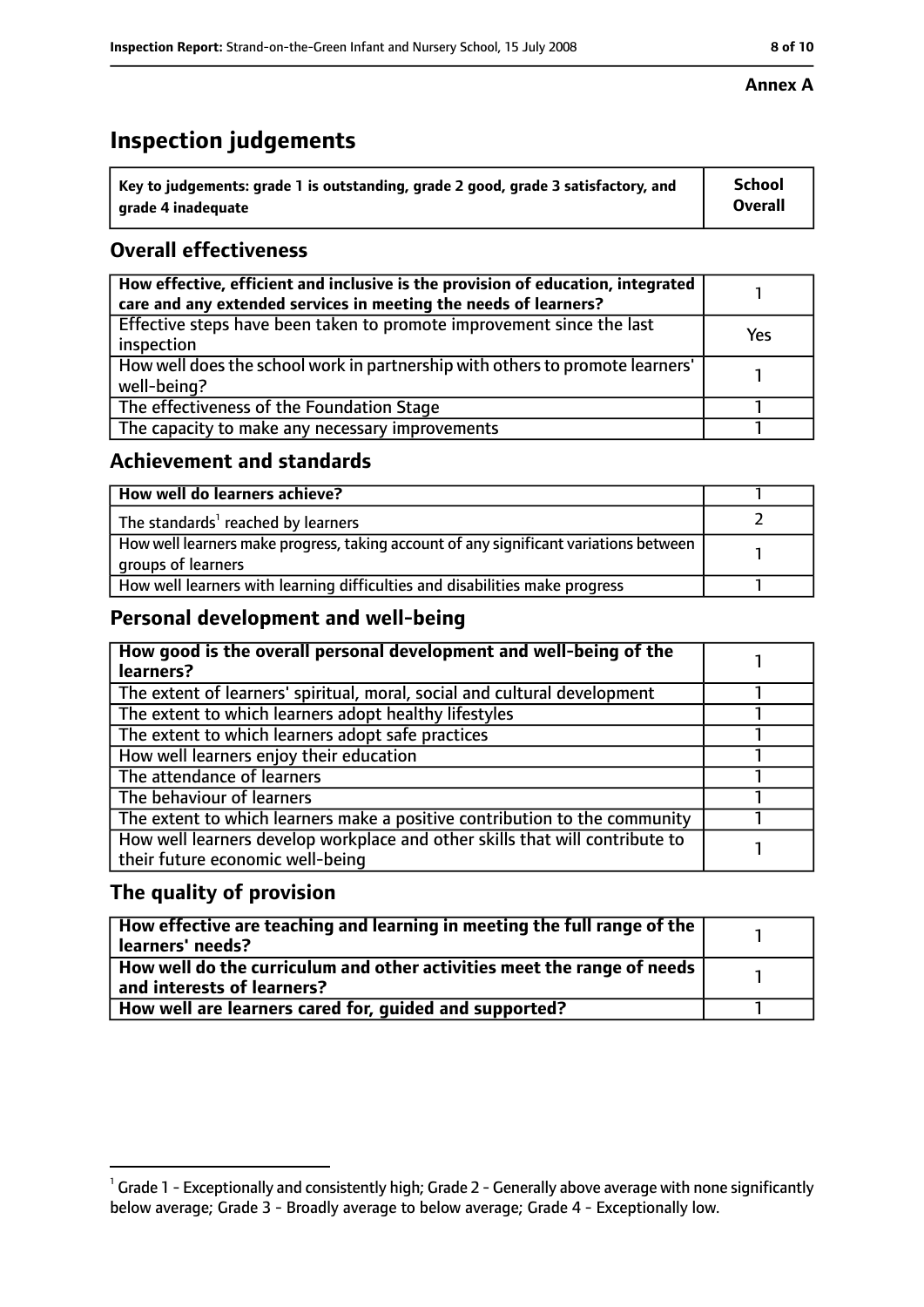## **Leadership and management**

| How effective are leadership and management in raising achievement<br>and supporting all learners?                                              |     |
|-------------------------------------------------------------------------------------------------------------------------------------------------|-----|
| How effectively leaders and managers at all levels set clear direction leading<br>to improvement and promote high quality of care and education |     |
| How effectively leaders and managers use challenging targets to raise standards                                                                 |     |
| The effectiveness of the school's self-evaluation                                                                                               |     |
| How well equality of opportunity is promoted and discrimination tackled so<br>that all learners achieve as well as they can                     |     |
| How effectively and efficiently resources, including staff, are deployed to<br>achieve value for money                                          |     |
| The extent to which governors and other supervisory boards discharge their<br>responsibilities                                                  |     |
| Do procedures for safequarding learners meet current government<br>requirements?                                                                | Yes |
| Does this school require special measures?                                                                                                      | No  |
| Does this school require a notice to improve?                                                                                                   | No  |